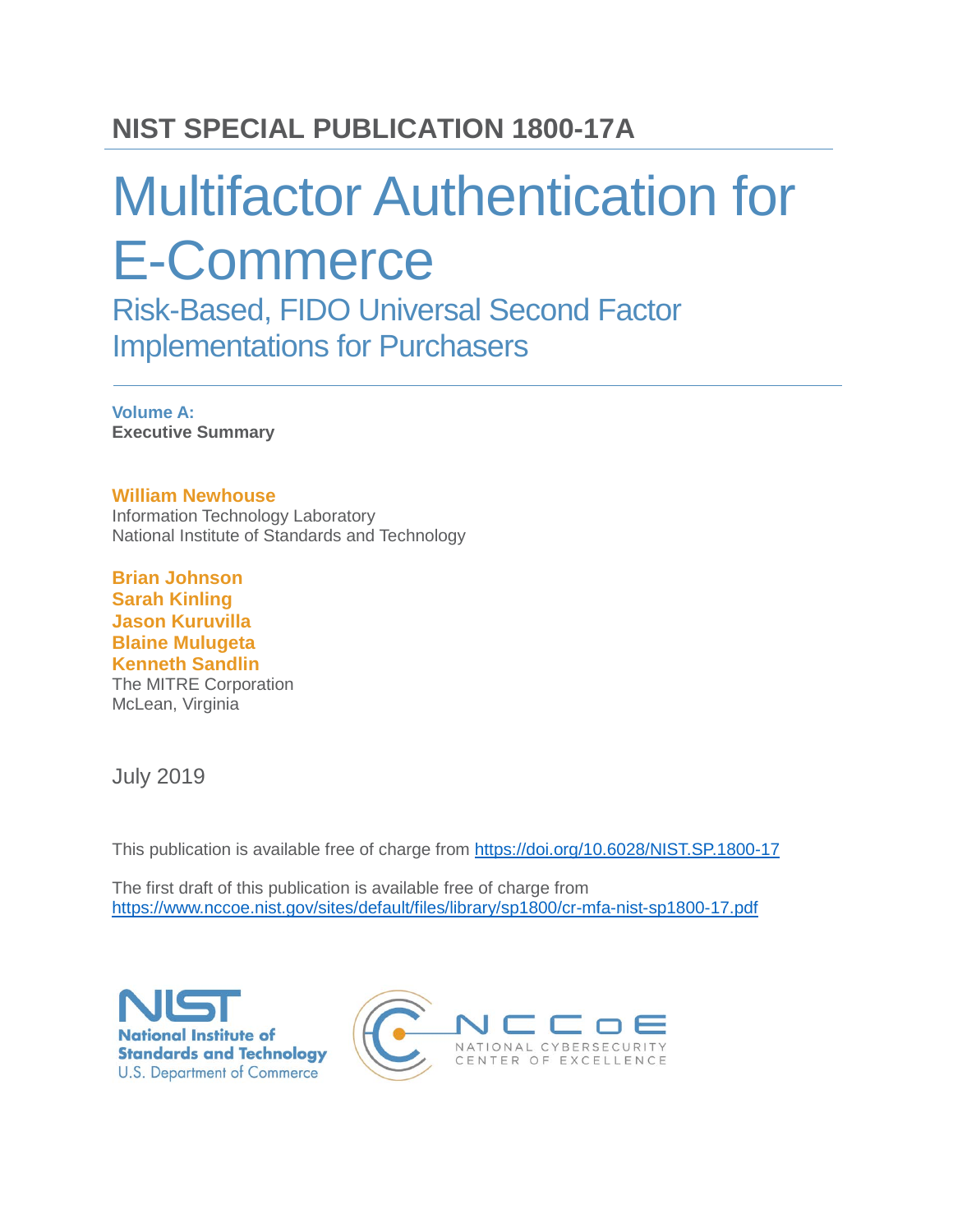## Executive Summary

- Retailers can implement multifactor authentication (MFA) to reduce the opportunity for a customer's online account to be used for fraudulent purchases.
- **[MFA](https://www.nist.gov/itl/tig/back-basics-multi-factor-authentication)** is a security enhancement that allows a user to present several pieces of evidence when logging into an account. This evidence falls into three categories: something you know (e.g., password), something you have (e.g., smart card), and something you are (e.g., fingerprint). The presented evidence must come from at least two different categories to enhance security.
- The National Cybersecurity Center of Excellence (NCCoE) at the National Institute of Standards and Technology (NIST) built a laboratory environment to explore MFA options available to retailers today, and documented the example implementations that retailers can consider for their environment.
- This NIST Cybersecurity Practice Guide demonstrates how online retailers can implement MFA to help reduce electronic commerce (e-commerce) fraud.

#### **CHALLENGE**

Smart chip credit cards and terminals work together to protect in-store payments. The in-store security advances were introduced in 2015, and those have pushed malicious actors who possess stolen credit card data to perform payment card fraud online. This guide describes implementing stronger userauthentication techniques to reduce the risk of e-commerce fraud. The guide documents a system in which risk determines when to trigger MFA challenges to existing customers.

#### **SOLUTION**

This project's example implementations analyze risk to prompt returning purchasers with additional authentication requests when risk elements are exceeded during the online shopping session. Risk elements may include contextual data related to the returning purchaser and the current shopping transaction. The example implementations will prompt a returning purchaser to present another distinct authentication factor—something the purchaser has—in addition to the username and password, when automated risk assessments indicate an increased likelihood of fraudulent activity.

The MFA capabilities for e-commerce used in this guide are based upon the Fast IDentity Online (FIDO) Universal Second Factor (U2F) authentication specification. The methods chosen in this guide provide examples that can be adopted by retailers to help reduce e-commerce fraud.

The NCCoE sought existing technologies that provide the following capabilities:

- **EXTERGHTME INTERS into online shopping systems**
- **numitigate potential exposure to online fraud**
- **EXEDER** into a variety of retail-information technology architectures
- provide authentication options to retailers:
	- capabilities that assess and mitigate a retailer's shopping-transaction risk factors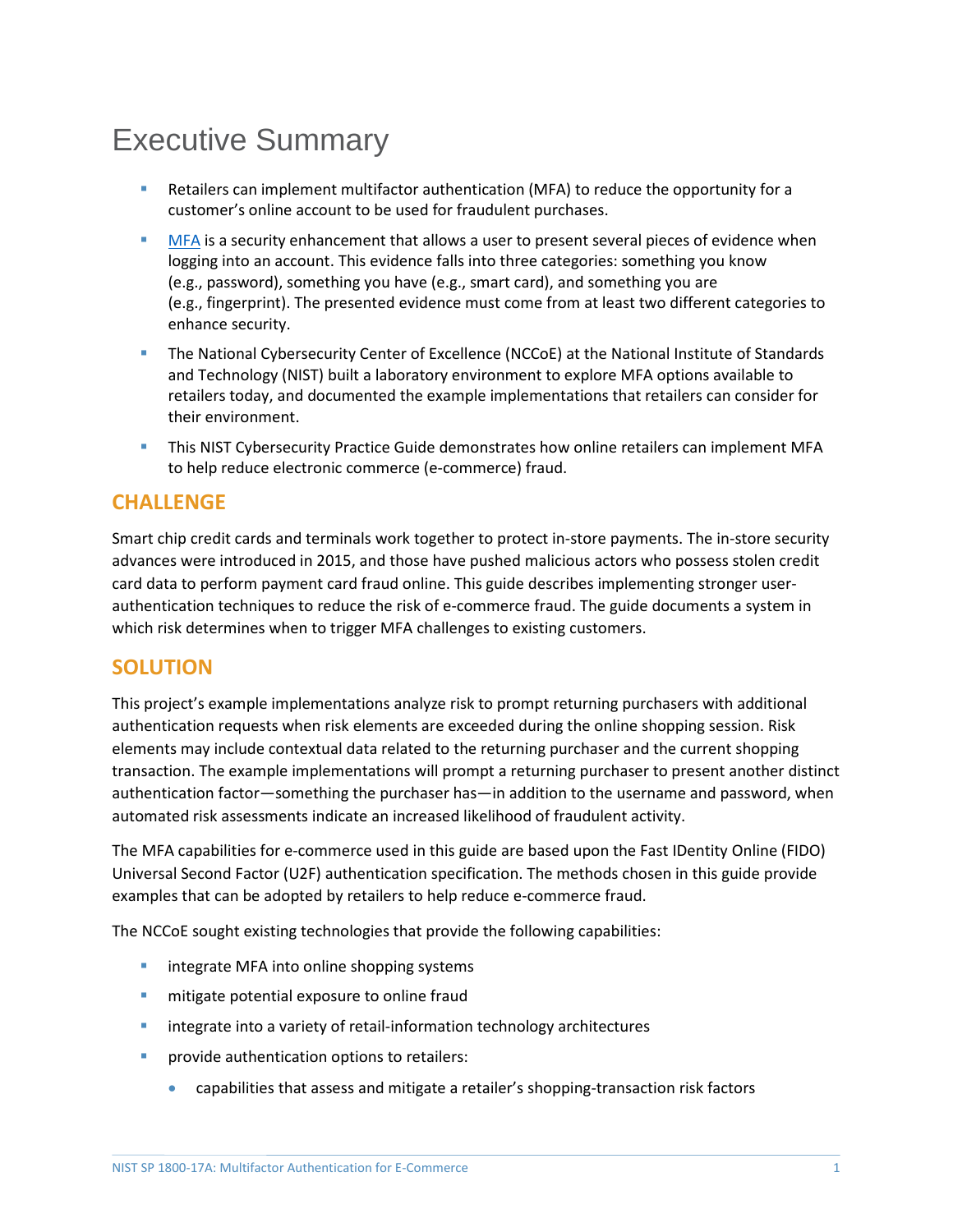• alert retailer staff to potential threats, and adjust authentication mechanisms as needed

While the NCCoE used a suite of commercial products to address this challenge, this guide does not endorse these particular products, nor does it guarantee compliance with any regulatory initiatives. Your organization's information security experts should identify the products that will best integrate with your existing tools and IT system infrastructure. Your organization can adopt this solution or one that adheres to these guidelines in whole, or you can use this guide as a starting point for tailoring and implementing parts of a solution.

#### **BENEFITS**

The NCCoE's practice guide to *Multifactor Authentication for E-Commerce* can help your organization:

- **•** reduce online fraudulent purchases, including those resulting from the use of credential stuffing to take over accounts
- show customers that the organization is committed to its security
- **Part of the COMMAC EXECUTE:** protect your e-commerce systems
	- provide greater situational awareness
	- avoid system-administrator-account takeover through phishing
- **F** implement the example solutions by using our step-by-step guide

#### **SHARE YOUR FEEDBACK**

You can view or download the guide at [https://nccoe.nist.gov/projects/use-cases/multifactor](https://nccoe.nist.gov/projects/use-cases/multifactor-authentication-ecommerce)[authentication-ecommerce.](https://nccoe.nist.gov/projects/use-cases/multifactor-authentication-ecommerce) Help the NCCoE make this guide better by sharing your thoughts with us as you read the guide. If you adopt this solution for your own organization, please share your experience and advice with us. We recognize that technical solutions alone will not fully enable the benefits of our solution, so we encourage organizations to share lessons learned and best practices for transforming the processes associated with implementing this guide.

To provide comments or to learn more by arranging a demonstration of this example implementation, contact the NCCoE a[t consumer-nccoe@nist.gov.](mailto:consumer-nccoe@nist.gov)

### **TECHNOLOGY PARTNERS/COLLABORATORS**

Organizations participating in this project submitted their capabilities in response to an open call in the Federal Register for all sources of relevant security capabilities from academia and industry (vendors and integrators). The following respondents with relevant capabilities or product components (identified as "Technology Partners/Collaborators" herein) signed a Cooperative Research and Development Agreement (CRADA) to collaborate with NIST in a consortium to build this example solution.